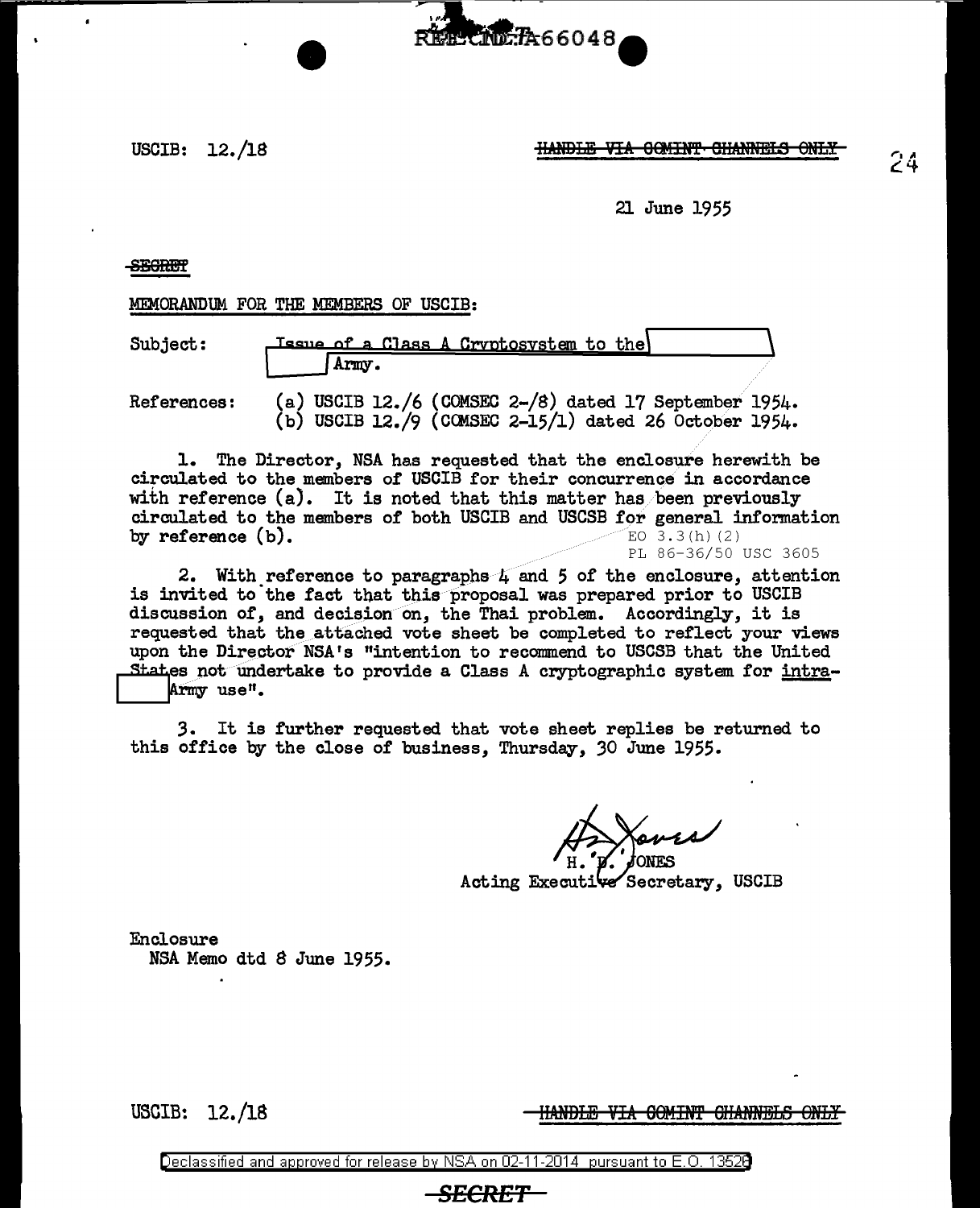



NATIONAL SECURITY AGENCY **WASHINGTON 25, D. C.** 

**SECRET** 

8 JUN 1955

汇O 3.3(h)(2)

PL 86-36/50 USC 3605

MEMORANDUM FOR THE MEMBERS OF USCIB

**SUBJECT:** Issue of a Class A Cryptosystem to the **Army** 

(a) USCIB  $12./6$ , dated 17 September 1954 **References:** 

(b) USCIB 12./9. dated 26 October 1954

1. I have received a request from the Assistant Chief of Staff, G-2, U. S. Army, for the provision of a Class A Cryptosystem to the Army for 1 Army use. As a result of the exchange of correspondence stemming from this request, I have been furnished with previous correspondence in the premises which was originated by the Eighth U. S. Army and successively indorsed by Headquarters, U. S. Army Forces, Far East; Headquarters, Far East Command; and Headquarters, Army Security Agency, Far East. / It is to be noted that this is the correspondence referred to in ASAFE Message No. A 3267 which was attached as an inclosure to reference (b).

2. On the basis of the request from the Assistant Chief of Staff, G-2, U. S. Army, and the supplementary correspondence noted above, it has been ascertained that the most salient factors involved in the provision of a Class A cryptosystem to **Army units are as** follows:

a. The inadequacy of one-time pads (DIANA), currently furnished by this Agency, to meet operational requirements.

b. The withdrawal on  $31$  December 1954 of all cryptographic personnel below Field Army level.

c. The expansion of | Army responsibilities and activities which necessitates rapid and secure internal communications.

d. The desirability of establishing secure teletypewriter communications throughout the | Army.

3. In this connection, I believe that it is pertinent to note that I recently submitted to USCSB my recommendation for the principles to be followed in considering a request for the provision of cryptographic assistance to the This recommendation was